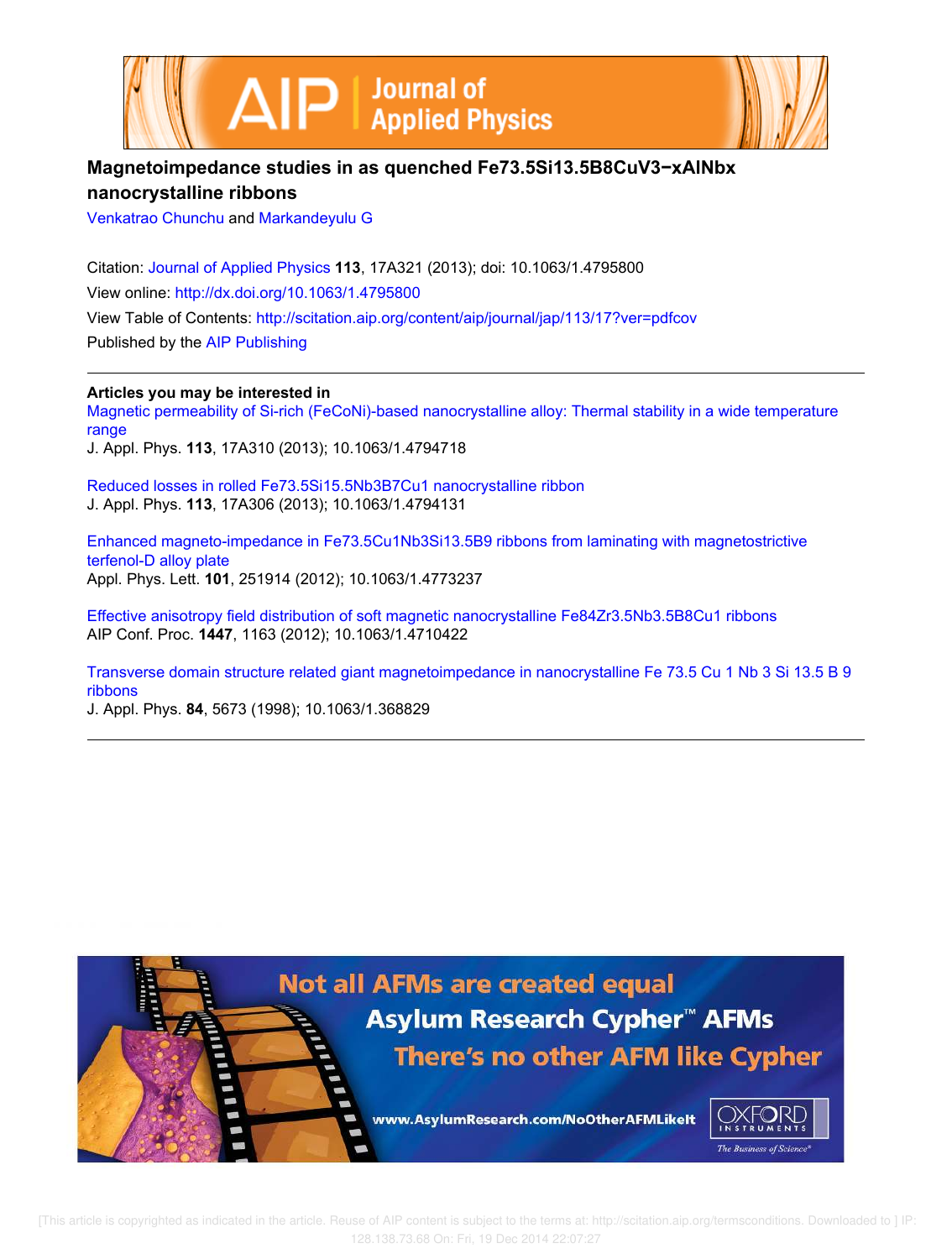

## Magnetoimpedance studies in as quenched  $Fe_{73.5}Si_{13.5}B_8CuV_{3-x}AlNb_x$ nanocrystalline ribbons

Venkatrao Chunchu<sup>a)</sup> and Markandevulu G

Advanced Magnetic Materials Laboratory, Department of Physics, Indian Institute of Technology Madras, Chennai 600036, India

(Presented 16 January 2013; received 9 November 2012; accepted 12 December 2012; published online 21 March 2013)

Ribbons of  $Fe_{73.5}Si_{13.5}B_8CuV_{3-x}AlNb_x$  (x = 0, 1.0, 1.5) alloys were prepared by melt-spun technique at the speed of 37 m/s. Crystalline phase derived from  $Fe<sub>3</sub>Si$ , in an amorphous matrix was observed in all the ribbons. As cast nanocrystalline ribbons were obtained by controlling cooling rates while quenching. The average crystallite sizes was calculated using the Scherrer's equation to be 44 nm, 39 nm, and 35 nm in  $x = 0$ ,  $x = 1.0$ , and  $x = 1.5$  ribbons, respectively. Magnetoimpedance measurements were carried out using an LCR meter. Among the investigated samples ( $x = 0, 1.0$ , 1.5), the largest magnetoimpedance of 61% was obtained for  $x = 1$  ribbon annealed at 100 °C for 15 min, at 4 MHz. © 2013 American Institute of Physics. [http://dx.doi.org/10.1063/1.4795800]

#### INTRODUCTION

Development of magnetic field sensors based on magnetoimpedance (MI) effect has drawn attention in recent years, because of the excellent sensitivity compared to the several other sensors that are developed using various magneto transport effects.<sup>1</sup> *MI* is mainly observed in soft magnetic materials such as amorphous and nanocrystalline wires and ribbons. $1-3$ 

It has been reported that Fe-based nanocrystalline materials are the most suitable candidates for magnetic field sensors, because of their excellent soft magnetic properties.<sup>4</sup> There are some reports on the enhancement of MI in nanocrystalline state compared to the amorphous state.<sup>5,6</sup> This kind of nanocrystalline materials can be obtained by two methods, viz., primary crystallization of the amorphous precursors $2.7$  and direct quenching (by melt spinning) of the parent alloys at appropriate low wheel speeds.<sup>8</sup>

However, there are very few reports on MI studies on as quenched nanocrystalline ribbons. Dwevedi and Markandeyulu have reported on MI studies of amorphous and nanocrystalline (on annealing)  $Fe_{73.5}Si_{13.5}B_8CuV_3Al$ and  $Fe_{73.5}Si_{13.5}B_8CuV_{1.5}AlNb_{1.5}$  ribbons.<sup>5</sup> The *MI* values were found to be increased in the nanocrystalline state compared to amorphous ribbons. In this paper, structural and frequency dependence of MI effect of as quenched nanocrystalline  $Fe_{73.5}Si_{13.5}B_8CuV_{3-x}AlNb_x$  (x = 0, 1.0, 1.5) ribbons are presented.

### EXPERIMENTAL DETAILS

The  $Fe_{73.5}Si_{13.5}B_8CuV_{3-x}AlNb_x$  (x = 0, 1.0, 1.5) alloys were prepared by arc-melting the constituent elements of high purity (Transition metals—99.95% purity and B—99.9% purity) in argon atmosphere. The alloy was melted several times by turning it upside down, to ensure homogeneity. The weight loss after the melting was found to be less than 0.7%.

The ribbons were made by melt spinning technique at the speed of 37 m/s under argon atmosphere. The quality of the ribbon depends on argon gas pressure as well as the rotating speed of the drum. The X-ray powder diffraction (XRD) technique was employed to confirm the amorphous/crystalline nature and to study the different types of phases present in the ribbons. Transmission electron microscope (TEM) studies were carried out using Philips CM12 microscope under 120 kV accelerating voltage on the ion milled as cast ribbons. Ion milling was done for getting transparent regions. The coercivity measurements were carried out using Lakeshore 7410 Vibrating Sample Magnetometer with the electromagnet model EM10-HV. The field sensitivity of the instrument is 0.01 Oe. The *MI* measurements are performed on ribbons. Alternating current of amplitude of 10 mA was passed through the ribbons along their length. The steady magnetic field was applied along the length of the ribbon using a Helmholtz coil. The impedance measurements were done using a Hioki 3532 LCR meter. The frequency of the alternating current was varied between 500 kHz and 5 MHz for ribbons of length 5 cm. The dimensions of the ribbons used for the MI measurement were  $(5 \times 0.195 \times 0.0028)$  cm,  $(5 \times 0.144 \times 0.0045)$  cm, and  $(5 \times 0.112 \times 0.0032)$  cm for  $x = 0$ ,  $x = 1$ , and  $x = 1.5$ , respectively. A DC magnetic field up to 100 Oe was applied to observe MI. The MI is defined as

$$
\frac{\Delta Z}{Z}(\%) = \frac{Z(H) - Z(H_{\text{max}})}{Z(H_{\text{max}})} \times 100,\tag{1}
$$

where  $Z(H)$  is the impedance at a field H and  $Z(H_{\text{max}})$  is the impedance at the field at which it saturates.

### RESULTS AND DISCUSSION

Fig. 1 shows the XRD patterns of the as cast and annealed  $Fe_{73.5}Si_{13.5}B_8CuV_{(3-x)}AlNb_x$  (x = 0, 1.0, 1.5) ribbons. The presence of crystalline phase derived from  $Fe<sub>3</sub>Si$ in an amorphous matrix was observed in all the ribbons. The average crystallite size was calculated using Scherrer

a)Author to whom correspondence should be addressed. Electronic mail: venkatarao@physics.iitm.ac.in.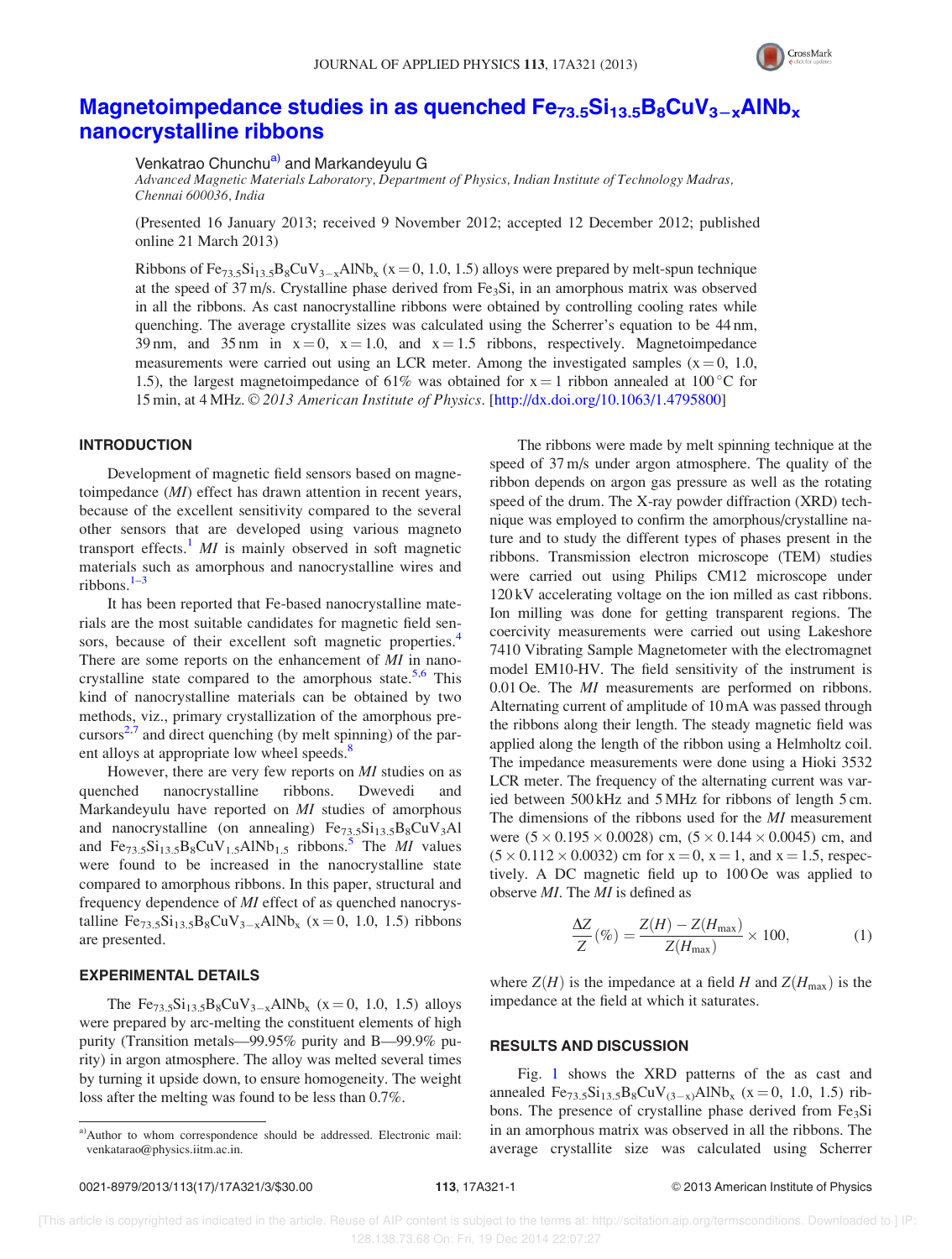

FIG. 1. XRD patterns of as cast and annealed  $Fe_{73.5}Si_{13.5}B_8CuV_{(3-x)}AlNb_x$  $(x = 0, 1.0, 1.5)$  ribbons.

equation. Crystallites of sizes 44 nm, 39 nm, 35 nm for the as cast and 30 nm, 42 nm, 55 nm for the annealed were obtained for  $x = 0$ , 1.0, and 1.5 ribbons, respectively. The change in average crystallite size upon annealing may be due to recrystallization, due to the presence of FCC-Cu particles, which act as heterogeneous nucleating sites for the Fe-Si primary crystals.<sup>9</sup>

Fig. 2 shows the TEM images and corresponding diffraction patterns of the as cast ribbons. Electron diffraction patterns from the  $x = 0$  and 1.5 ribbons show diffuse rings, indicating the presence of amorphous phase. In addition to



FIG. 2. TEM image (left) and diffraction pattern (right) of the as cast (a)  $x = 0$ , (b)  $x = 1.0$ , and (c)  $x = 1.5$  ribbons.

the central diffuse ring, another diffuse ring which encircles the strongest diffraction spot can be seen (Fig. 2). This subdiffuse ring may be due to double diffraction, due to both crystalline and amorphous layers, indicating overlapping of the amorphous layer with the crystalline layer.<sup>10</sup> For the  $x = 1.0$  ribbon (Fig. 2(b)), the diffuse rings are less intense compared to the  $x = 0$  and 1.5 ribbons, probably due to reduction of amorphous phase within that area. Indexing of TEM electron diffraction patterns of ribbons  $x = 1.0$  and  $x = 1.5$  (Figs. 2(b) and 2(c)) revealed that the crystals stabilized in cubic FCC phase and the zone axis (electron beam direction) was along the [011] direction for  $x = 1.0$  ribbon and along the  $[001]$  direction for  $x = 1.5$  ribbon. Several spots were observed in the electron diffraction pattern for the  $x = 0$  ribbon, probably due to irregular orientations of the grains in that area. Figs. 3–5 show the MI behavior with the applied field at different frequencies. In all the as cast ribbons, single peak behavior is observed, indicating the presence of longitudinal domains. An MI of 49%, the largest, was observed for  $x = 1$  as cast ribbon at 3 MHz. For the  $x = 0$  and  $x = 1.5$  as cast ribbons, the largest *MI* values of 20% and 33% at 3 MHz  $(x=0)$  and 2 MHz  $(x=1.5)$ , respectively, were observed. Dwevedi and Markandeyulu have reported MI studies on the as cast amorphous ribbons  $(Fe_{73.5}Si_{13.5}B_8CuV_3Al$ and  $Fe_{73.5}Si_{13.5}B_8$  CuV<sub>1.5</sub>AlNb<sub>1.5</sub>). The largest *MI* values of 7% (16%) and 15% (34%) have been reported for the as cast amorphous (annealed nanocrystalline) ribbons. The MI in amorphous material has been explained based on random anisotropy model, $^{11}$  by considering the grain size to be less than the exchange correlation length. Suzuki and Cadogan<sup>12</sup> extended the above to a mixture of amorphous and nanocrystalline phase. Bitoh et  $al^{13}$  have reported that the magnetocrystalline anisotropy in such mixtures as above not only depends on mean grain size but also on the grain size distribution. They have also proposed that the coercivity increases with the volume fraction of the coarse grains in the nanocrystalline material. In the present case, the coercivity values are found to be 0.6 Oe, 0.2 Oe, and 0.4 Oe for  $x = 0$ , 1.0, and 1.5 ribbons, respectively. The  $MI$  (Figs. 3–5) values in the as cast ribbons are seen to be small when the coercivity is large,



FIG. 3. Variation of MI with magnetic field for the as cast and annealed  $x = 0$  ribbon of 5 cm length at different frequencies.

 [This article is copyrighted as indicated in the article. Reuse of AIP content is subject to the terms at: http://scitation.aip.org/termsconditions. Downloaded to ] IP: 128.138.73.68 On: Fri, 19 Dec 2014 22:07:27